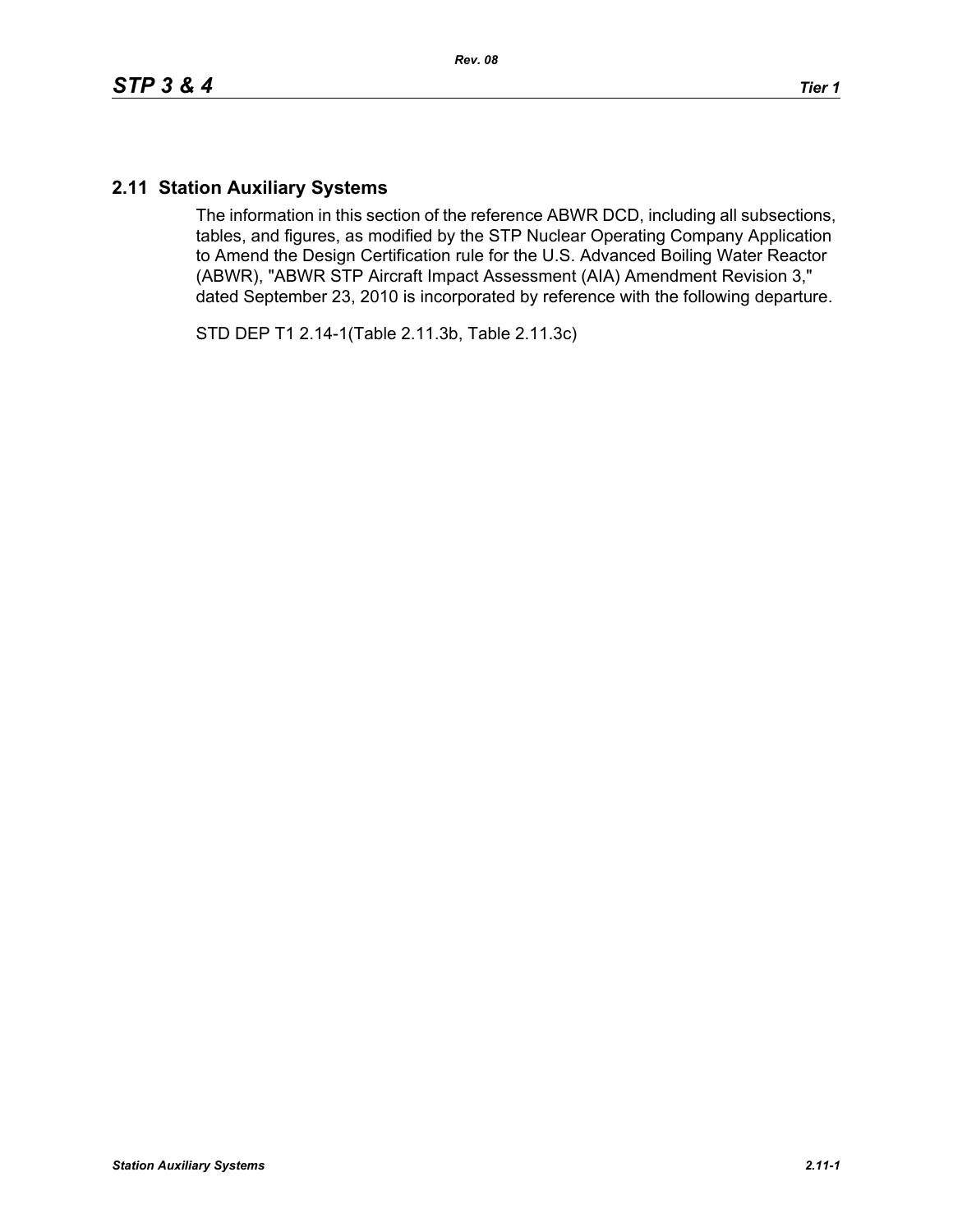| <b>Operating Mode/Components*</b>            | <b>Normal</b><br><b>Operating</b><br><b>Conditions</b> | <b>Shutdown</b> | Hot<br><b>Standby</b><br>(loss of<br>AC.<br>Power) | <b>Emergency</b><br>(LOCA) |
|----------------------------------------------|--------------------------------------------------------|-----------------|----------------------------------------------------|----------------------------|
| <b>RCW/RSW Heat Exchangers In</b><br>Service | 2                                                      | 3               | 3                                                  | 3                          |
| <i>SAFETY-RELATED</i>                        |                                                        |                 |                                                    |                            |
| <b>Emergency Diesel Generator B</b>          |                                                        |                 | Ŧ                                                  | ⇟                          |
| <b>RHR Heat Exchanger B</b>                  |                                                        |                 | ∓                                                  | $^\ddag$                   |
| Others (safe-related) f                      | ŧ                                                      |                 |                                                    | ŧ                          |
| <b>NON-SAFETY RELATED</b>                    |                                                        |                 |                                                    |                            |
| <b>RWCU Heat Exchanger</b>                   | $^\ddag$                                               |                 |                                                    |                            |
| FPC Heat Exchanger B**                       | ⇟                                                      |                 |                                                    |                            |
| <b>Inside Drywell</b>                        |                                                        |                 |                                                    |                            |
| Others (non-safety-related)                  |                                                        |                 |                                                    |                            |

## **Table 2.11.3b Reactor Building Cooling Water Cooling Loads Division B**

*\* Some of these cooling loads are serviced by only one or two RCW divisions. These components may be reassigned to other RCW divisions if redundancy and divisional alignment of supported and supporting systems is maintained and the design basis cooling capacity of the RCW divisions is assured.*

† *Equipment does not receive RCW in this mode.*

‡ *Equipment receives RCW in this mode.*

*ƒ HECW refrigerators, room coolers (RHR, HPCF, SGTS, FCS, CAMS), RHR and HPCF motor bearing and seal coolers, and CAMS cooler.*

*\*\** Includes FPC room cooler.